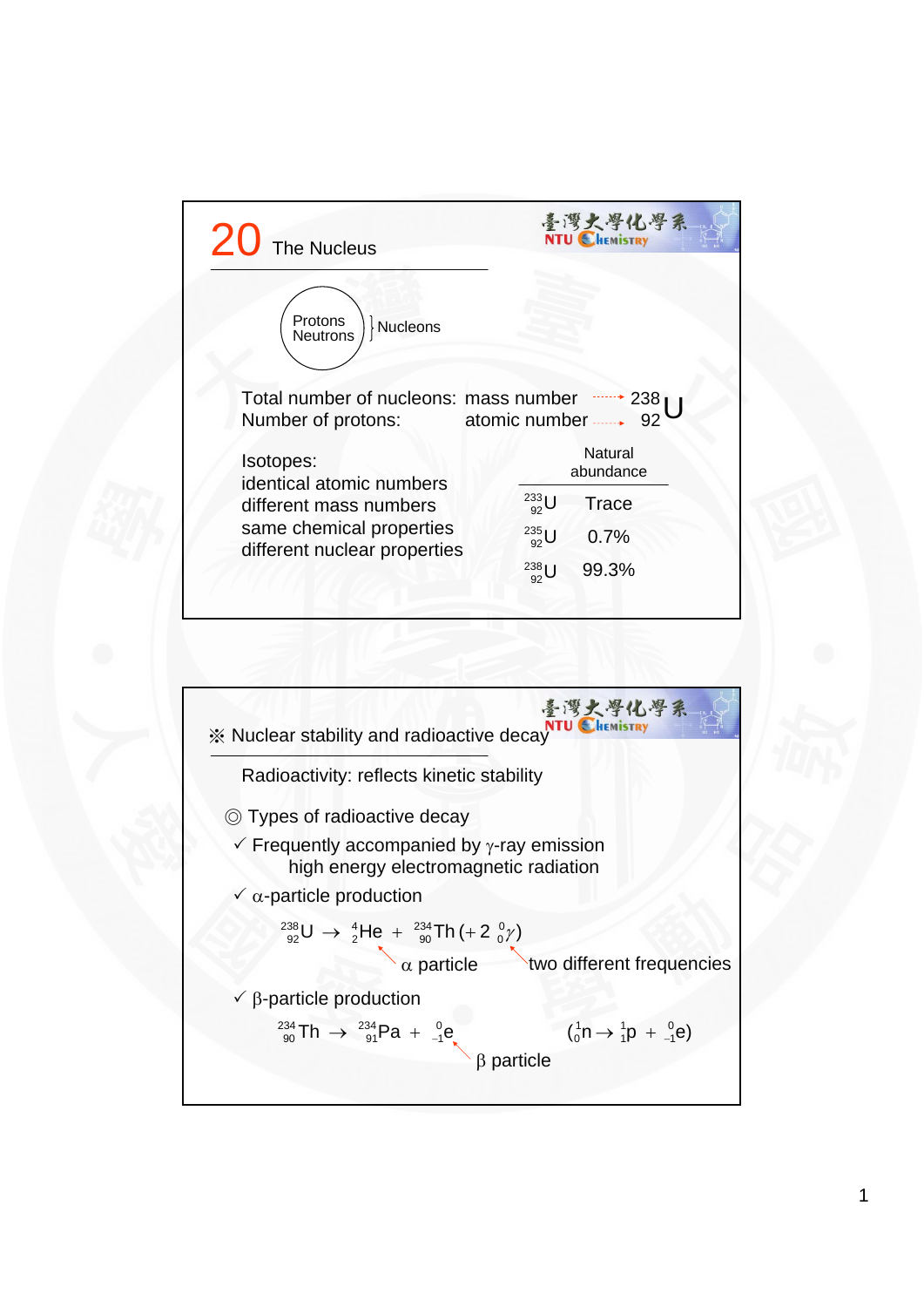

| © Empirical rule of nuclear stability (prone to decay)     |      |         |
|------------------------------------------------------------|------|---------|
| • With even numbers of ps and $ns \rightarrow$ more stable |      |         |
| stable isotopes                                            | p    | n       |
| 168                                                        | even | even    |
| 57                                                         | even | odd     |
| 50                                                         | odd  | even    |
| 4                                                          | odd  | odd     |
| • With magic numbers of ps or ns                           |      |         |
| 2, 8, 20, 50, 82, 126 $\rightarrow$ more stable            |      |         |
| stable isotopes                                            |      | р       |
| 3                                                          |      | 18      |
| $\overline{2}$                                             |      | 19      |
|                                                            |      | 20 (Ca) |
| 5                                                          |      |         |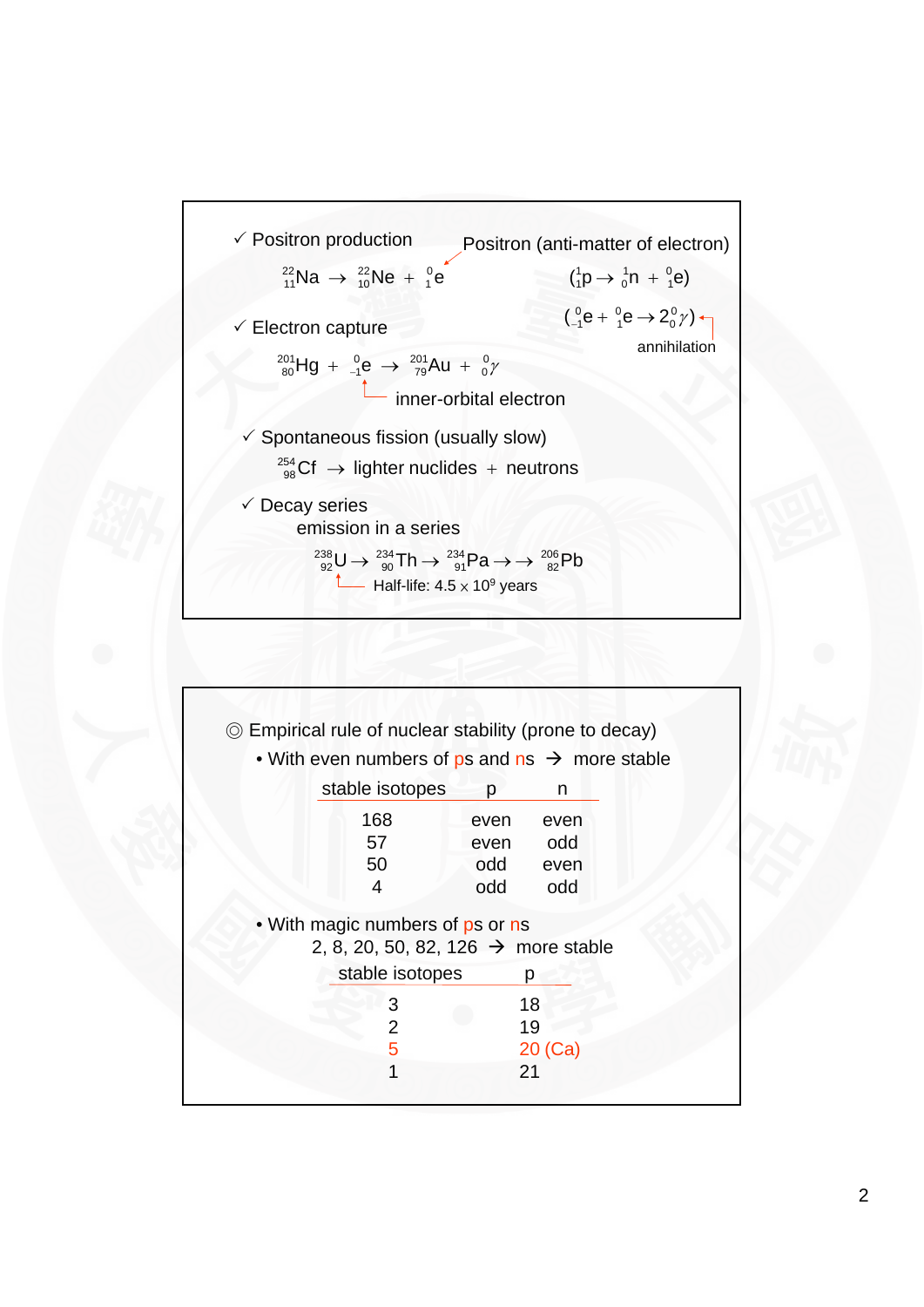

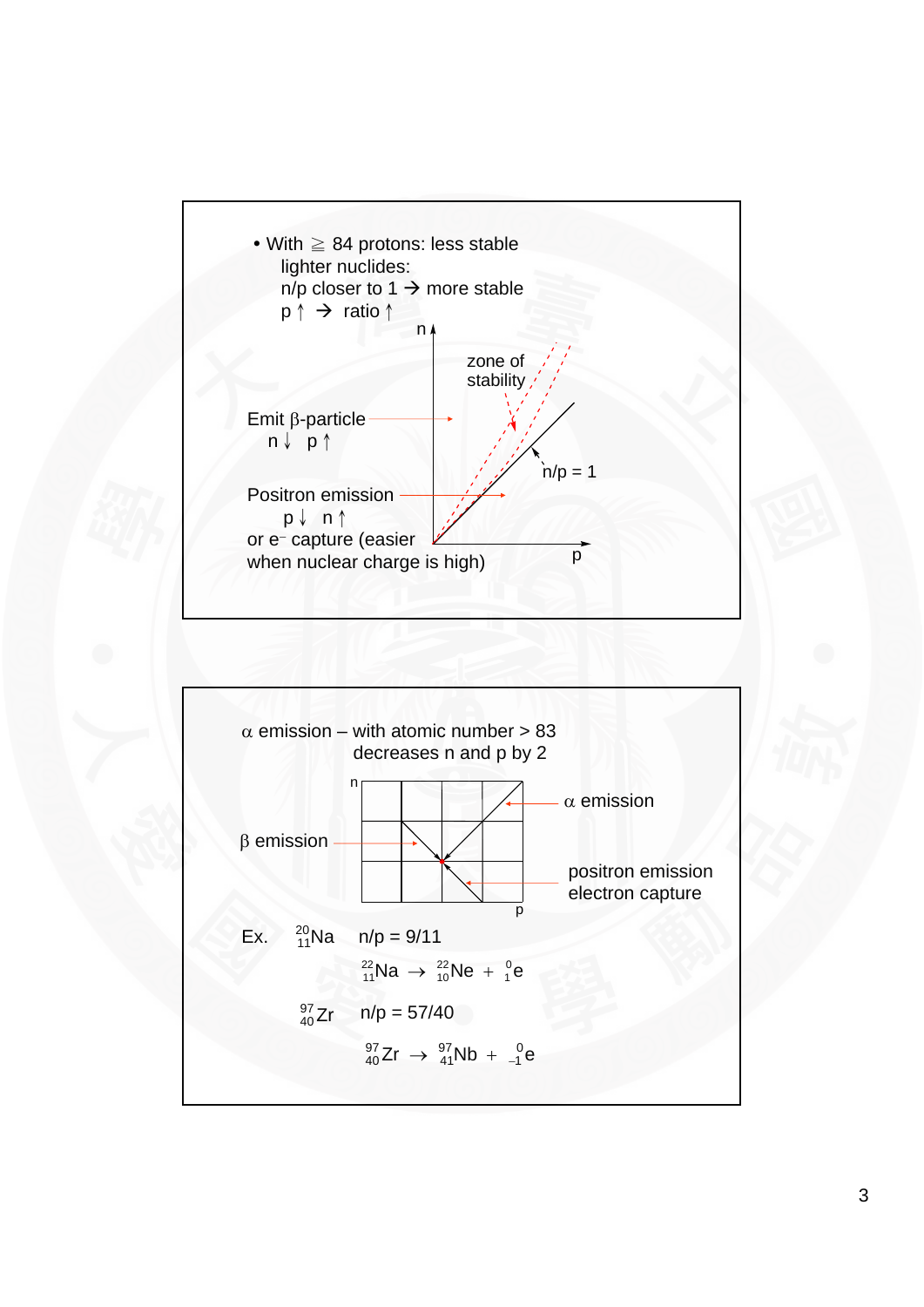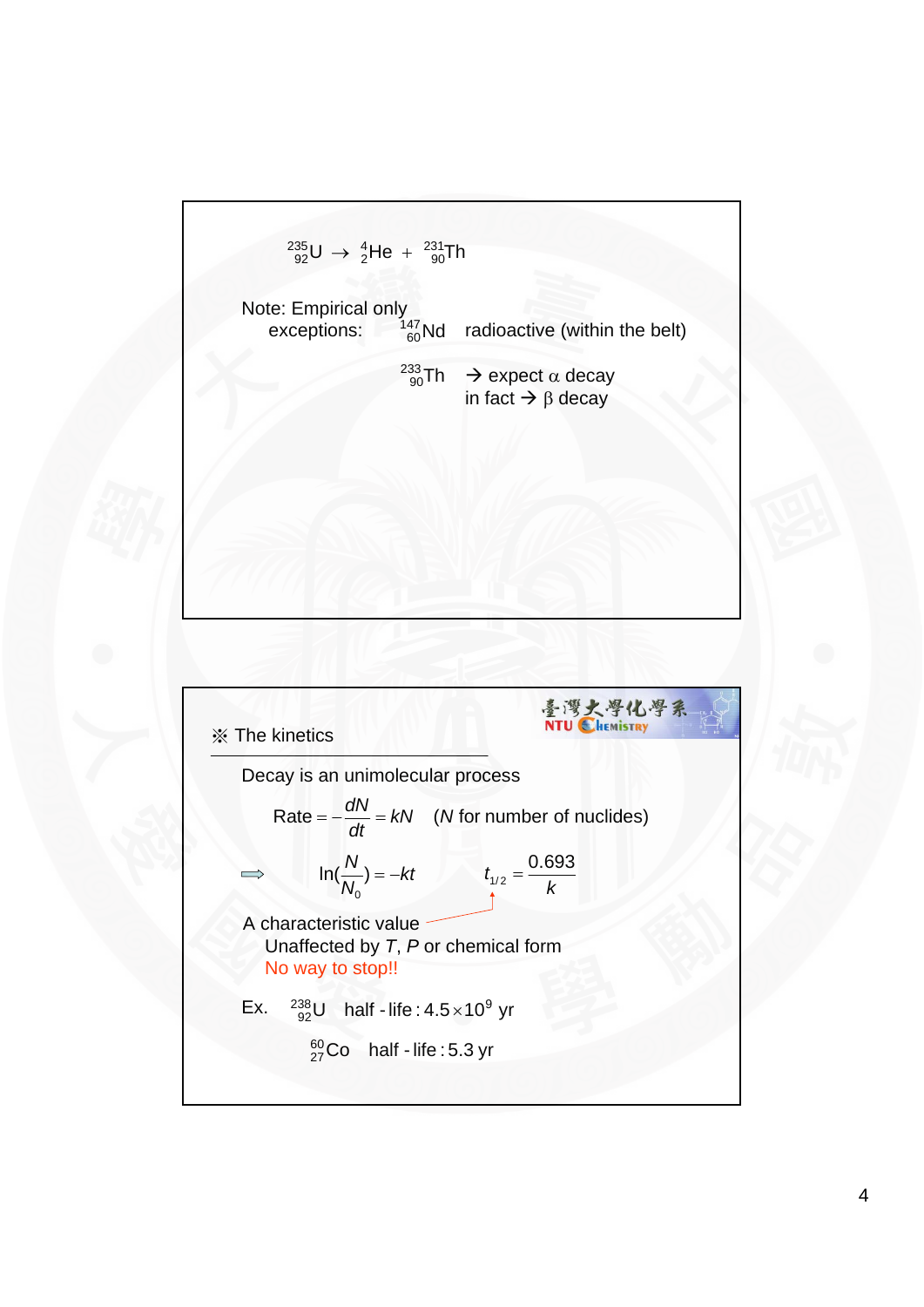

C-14 method

$$
{}^{14}_{7}N + {}^{1}_{0}n \rightarrow {}^{14}_{6}C + {}^{1}_{1}H
$$
  

$$
{}^{14}_{6}C \rightarrow {}^{14}_{7}N + {}^{0}_{-1}e
$$
  

$$
t_{1/2} = 5730 \text{ yr}
$$

In atmosphere: reaching an equilibrium  $C/I_{6}^{2}C$  remains constant 14 6

\*CO<sub>2</sub>  $\rightarrow$  \*Organic molecule in plants  $\rightarrow$  \*animals

From  $^{14}C^{12}C$  to determine age  $\leftarrow$  decay  $\leftarrow$  died (equilibrium stops)

Ex. If ratio is half that of atmosphere  $\rightarrow$  5370 yr old

Limitation: can not be older than 20000 yr  $\rightarrow$  radioactivity too low to be accurate

Checked with tree growth: accurate within 10%

Mass spec. can be used to determine the ratio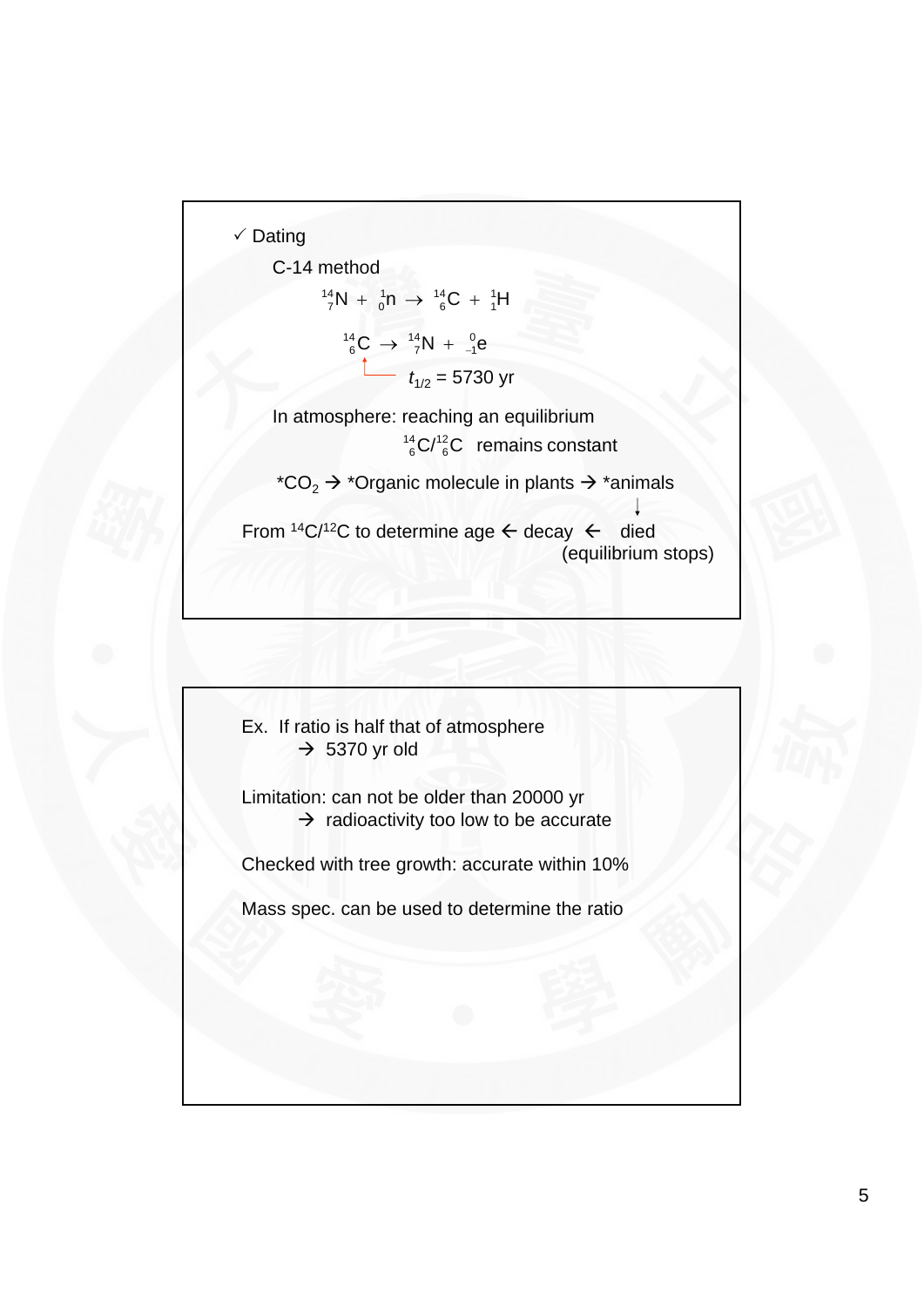

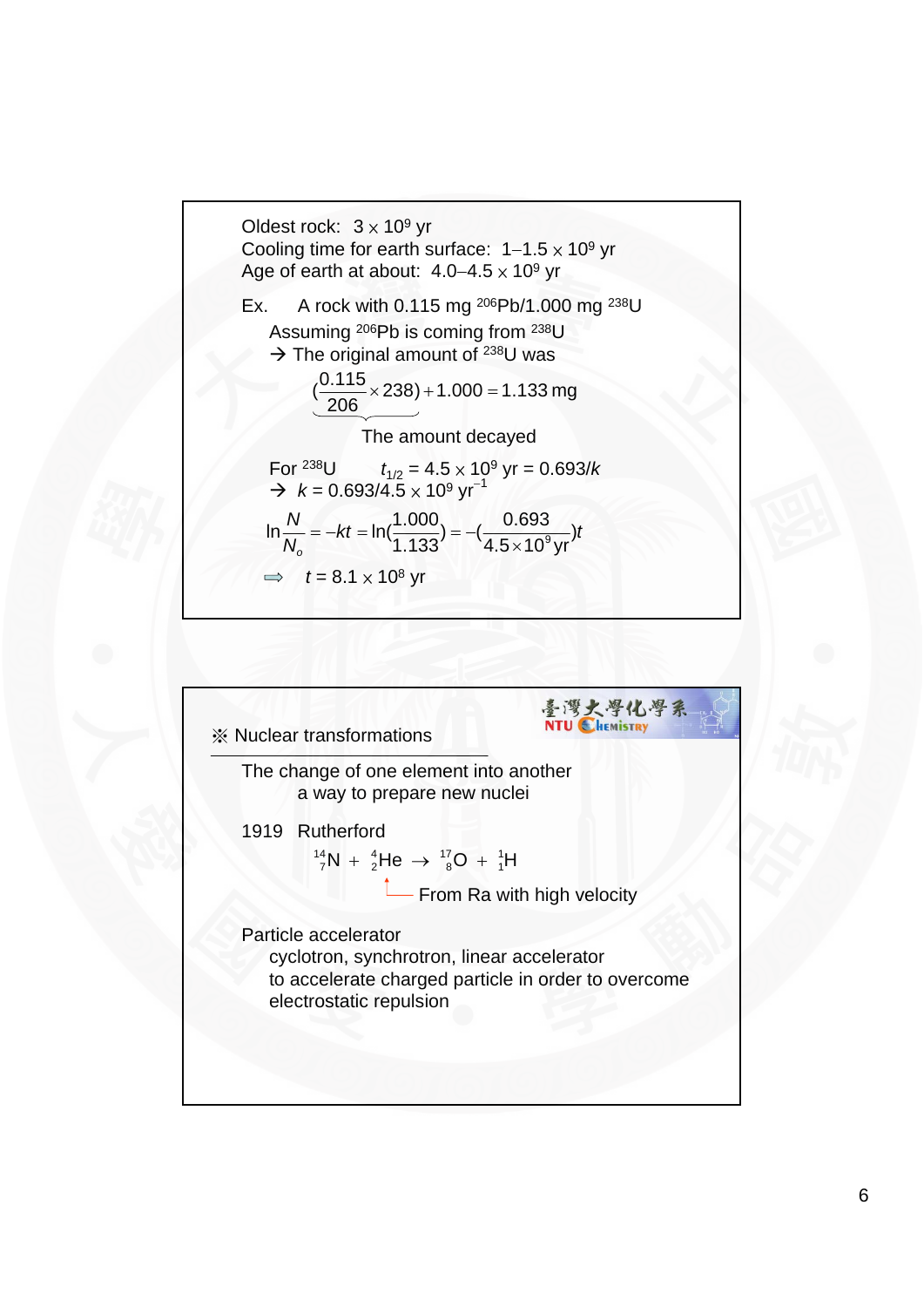

Elements with atomic # > 92 are synthesized via artificial transmissions – transuranium elements\n
$$
{}^{238}_{92}U + {}^{1}_{0}n \rightarrow {}^{239}_{92}U \rightarrow {}^{239}_{93}Np + {}^{0}_{-1}e
$$
\n
$$
t_{1/2} = 23 \text{ min} \qquad t_{1/2} = 2.35 \text{ days}
$$
\n
$$
{}^{239}_{93}Np \rightarrow {}^{239}_{94}Pu + {}^{0}_{-1}e
$$
\n
$$
{}^{239}_{94}Pu + {}^{4}_{2}He \rightarrow {}^{242}_{96}Cm + {}^{1}_{0}n
$$
\n
$$
{}^{242}_{96}Cm + {}^{4}_{2}He \rightarrow {}^{245}_{98}Cf + {}^{1}_{0}n
$$
\n
$$
t_{1/2} = 44 \text{ min}
$$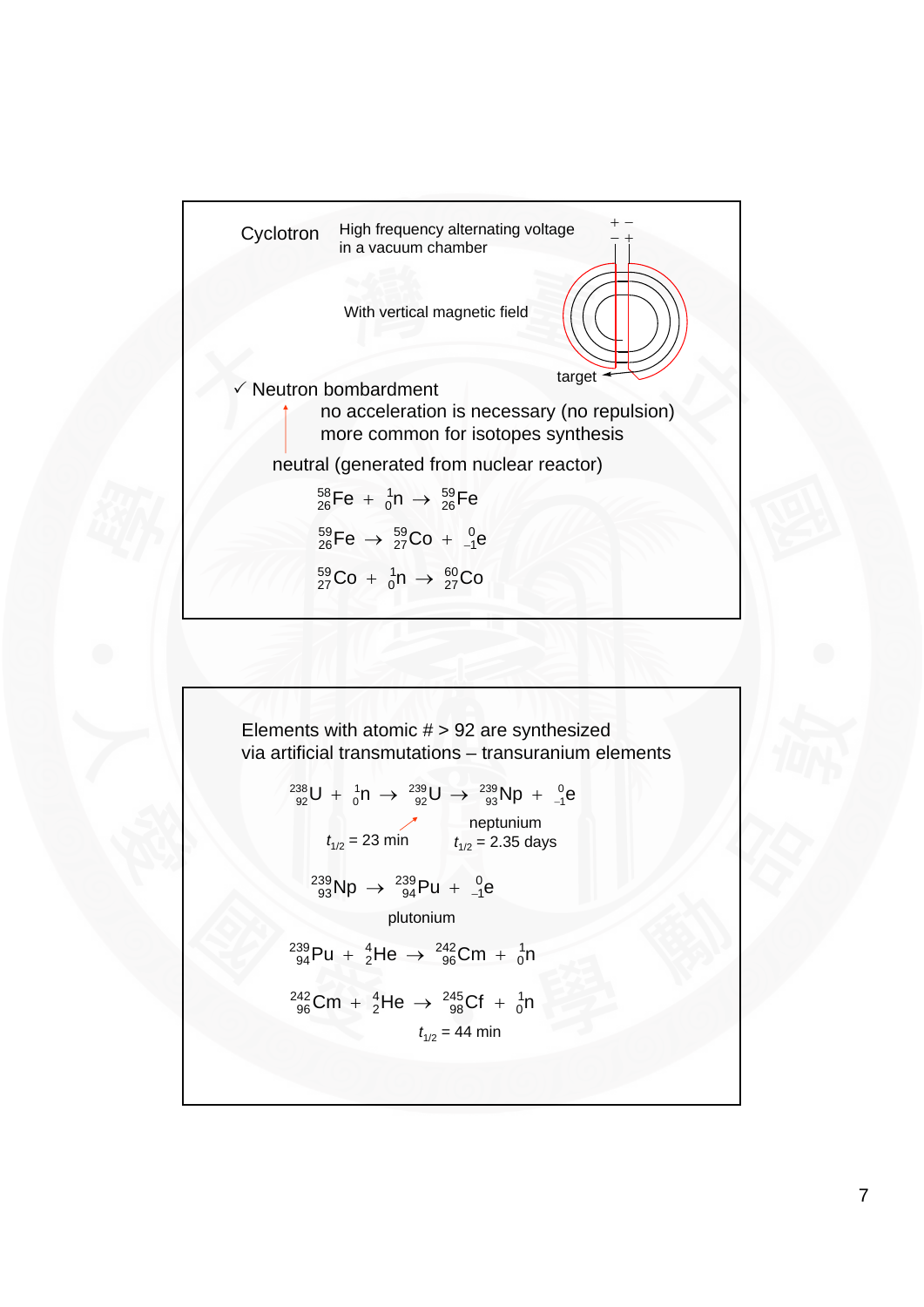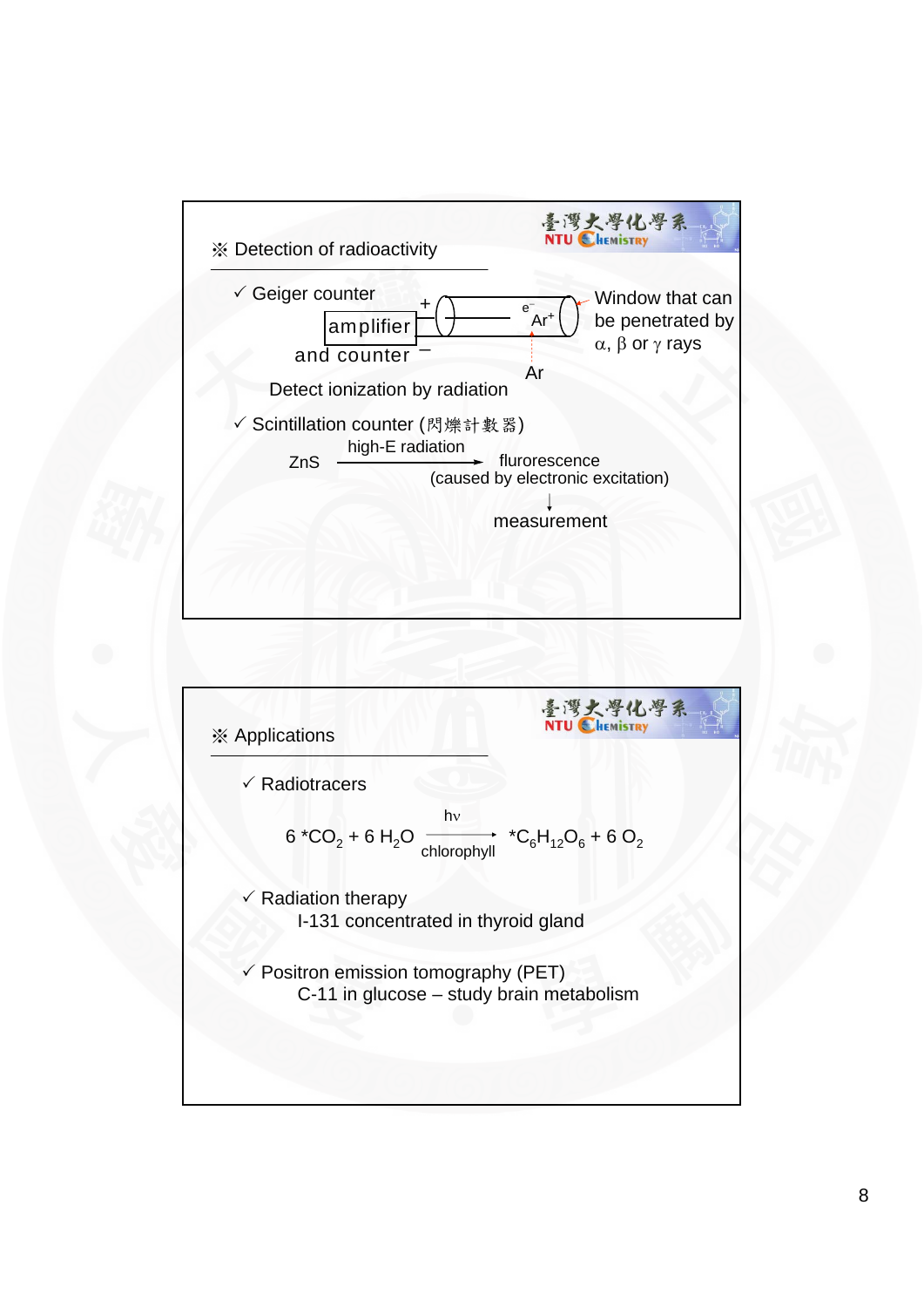

Ex. The binding E per nucleon for the <sup>4</sup><sub>2</sub>He nucleus  
\nAW(He) = 4.0026 amu  
\nMass including electrons  
\nMass of <sup>4</sup><sub>2</sub>He nucleus = AW(He) – 2m<sub>e</sub>  
\nMass of <sup>1</sup><sub>1</sub>H nucleus = AW(H) – m<sub>e</sub>  
\nMass of <sup>-1</sup><sub>1</sub>H nucleus = AW(H) – m<sub>e</sub>  
\n
$$
\Delta m = (4.0026 - 2m_e) - [2(1.0078 - m_e) + 2m_n]
$$
  
\n= 4.0026 – 2(1.0078) – 2(1.0087)  
\n= –0.0304 amu  
\n $\Delta E = \Delta mc^2 = (-0.0304 \text{ amu})(1.66 \times 10^{-27} \text{ Kg/amu})(3.00 \times 10^8 \text{ m/s})^2$   
\n= –4.54 × 10<sup>-12</sup> J/nucleus  $\Rightarrow$  1.14 × 10<sup>-12</sup> J/nucleon  
\nOverall: 2.73 × 10<sup>12</sup> J/mol + <sup>4</sup><sub>2</sub>He  $\rightarrow$  2<sup>1</sup><sub>1</sub>p + 2<sup>1</sup><sub>0</sub>h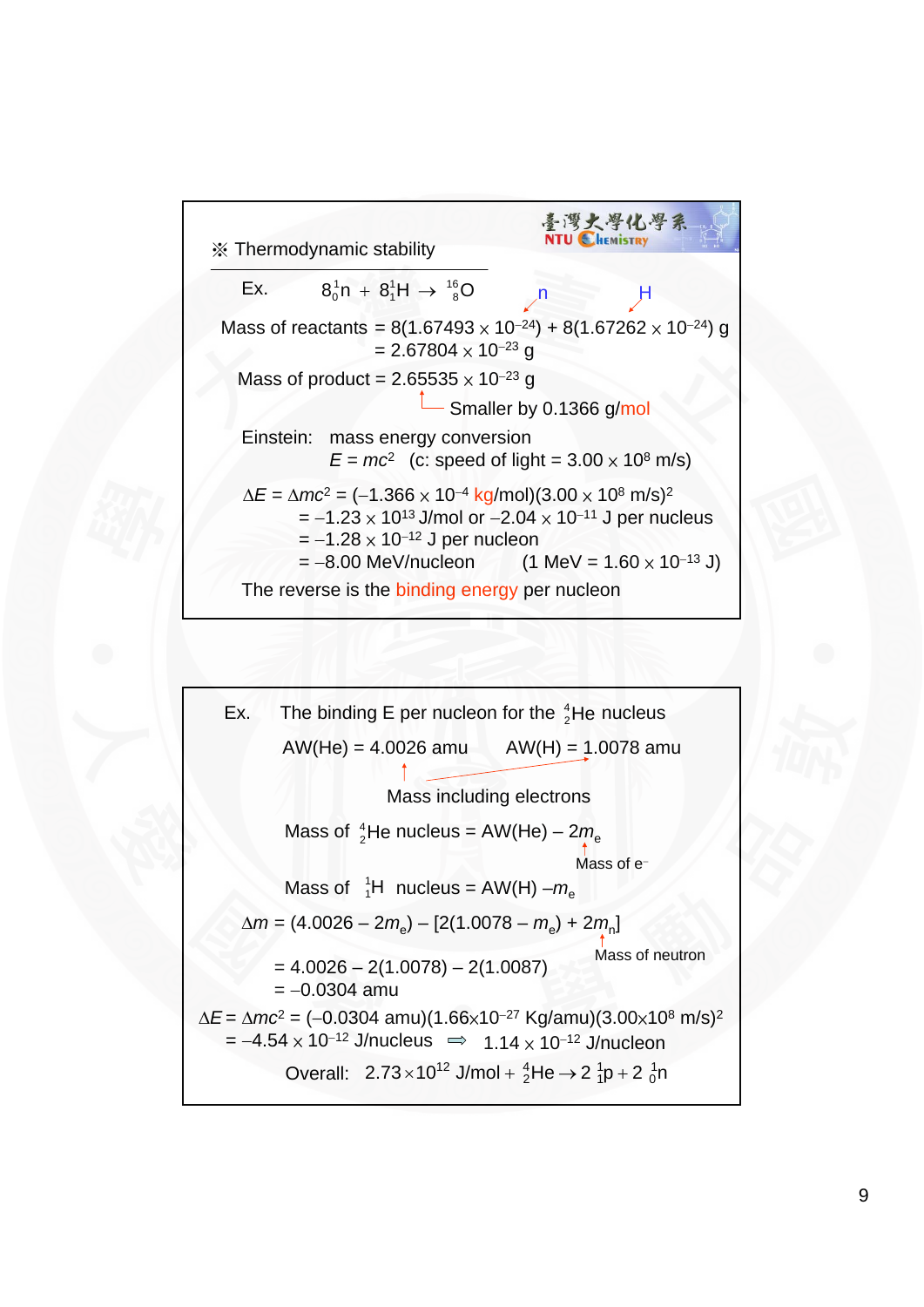

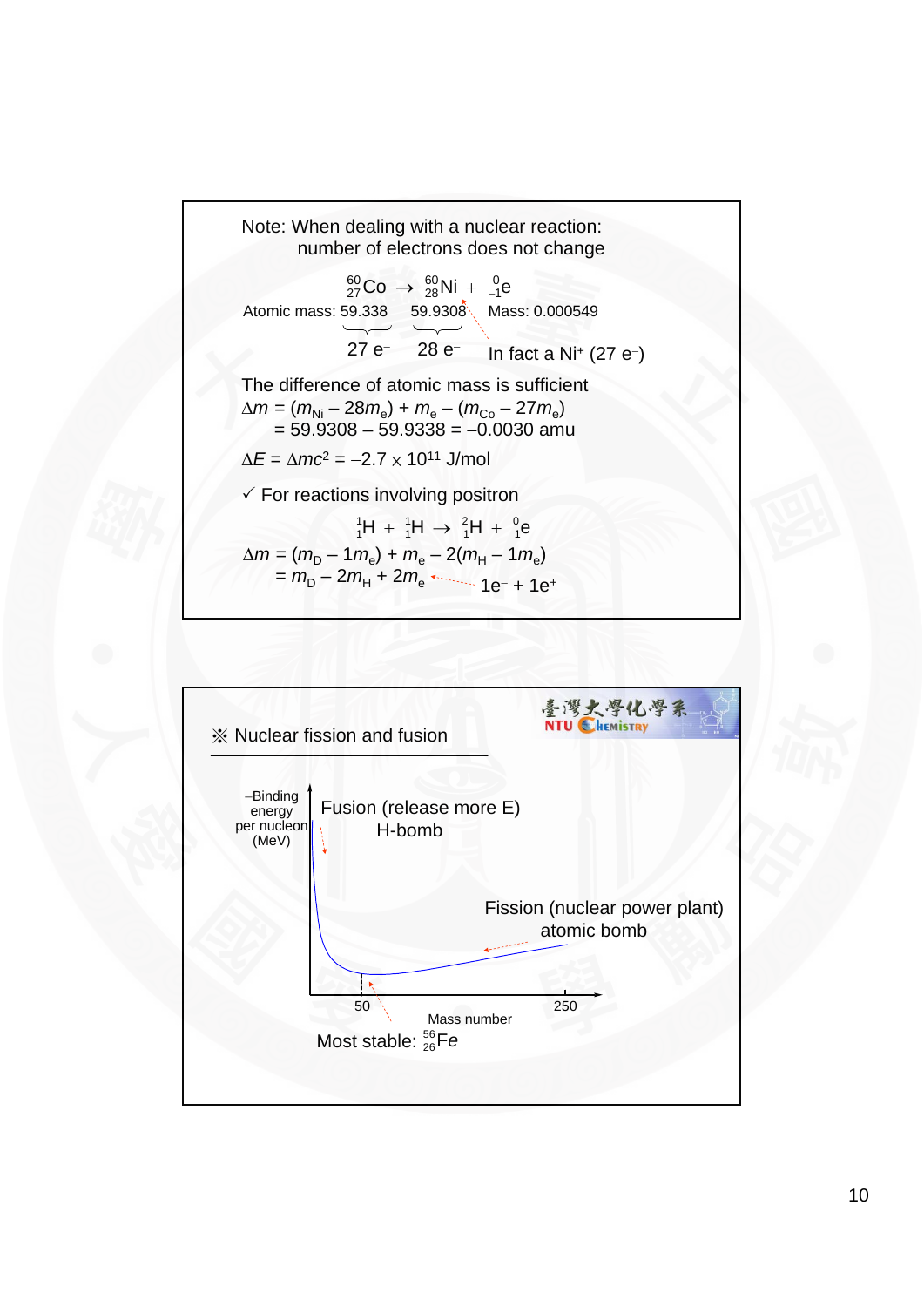

![](_page_10_Figure_1.jpeg)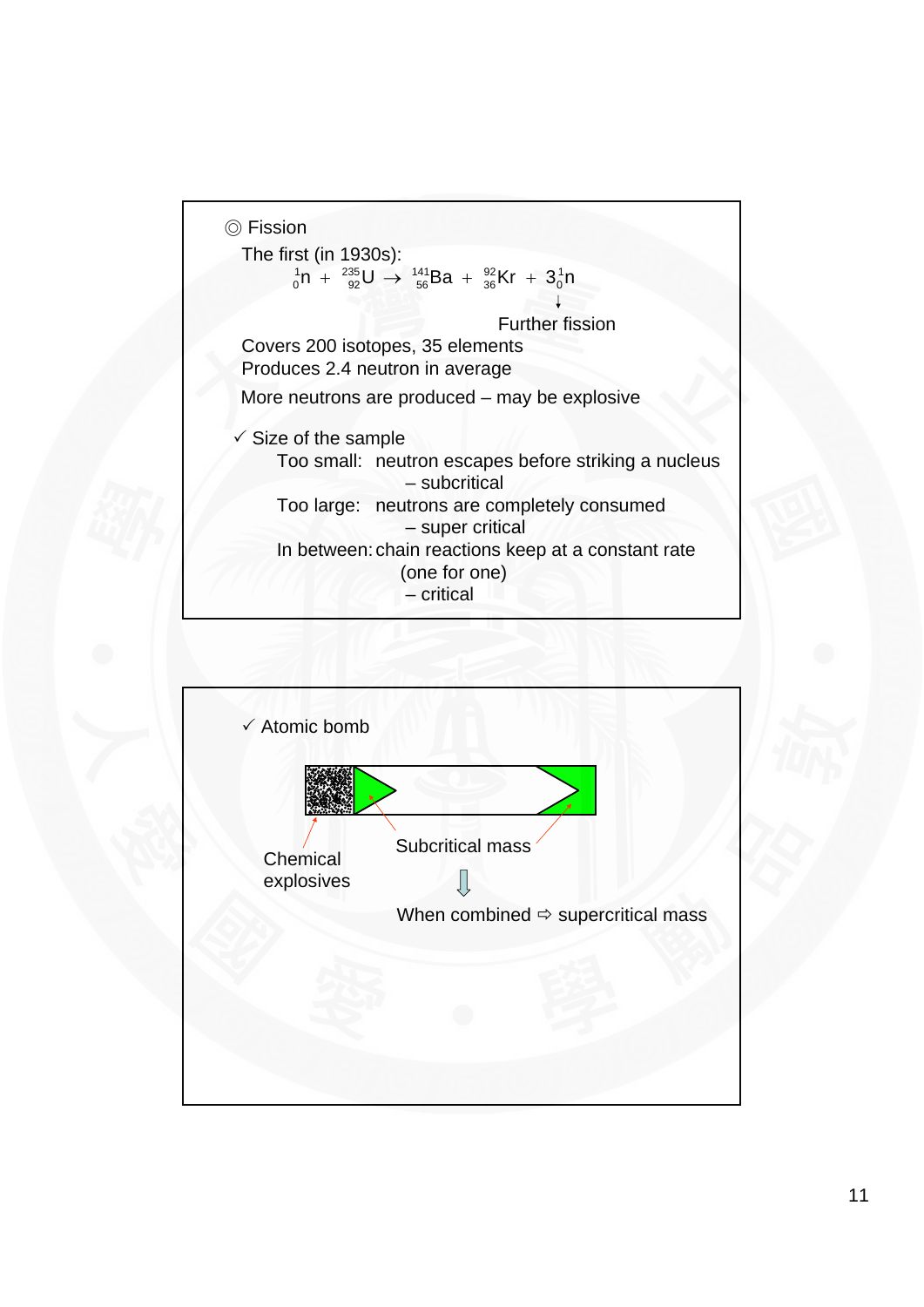![](_page_11_Figure_0.jpeg)

Nuclear power  $\rightarrow$  thermal E  $\rightarrow$  steam  $\rightarrow$  steam engine ↓ electricity generation ↓ biproducts  $\rightarrow$  reprocess  $\rightarrow$  reusable fuel ↓ waste such as  $^{90}Sr$   $t_{1/2} = 28.8$  yrs <sup>239</sup>Pu *t*<sub>1/2</sub> = 24400 yrs  $\checkmark$  Fuels other than 235U  $U + {}^{1}_{0}n \rightarrow {}^{239}_{92}U \rightarrow {}^{239}_{93}Np + {}^{0}_{-4}e$ 1 239 93 239 92 1 0  $^{238}_{92}U + ^{1}_{0}n \rightarrow ^{239}_{92}U \rightarrow ^{239}_{93}Np + ^{1}_{-}$  $t_{1/2} = 2.35$  days  $t_{1/2} = 23 \text{ min}$  $\mathsf{Np} \to \frac{239}{94} \mathsf{Pu} + \frac{0}{-1} \mathsf{e}$ 1 239 94  $^{239}_{93}$ Np  $\rightarrow$   $^{239}_{94}$ Pu +  $^{1}_{-}$ Breeder (toxic and flammable)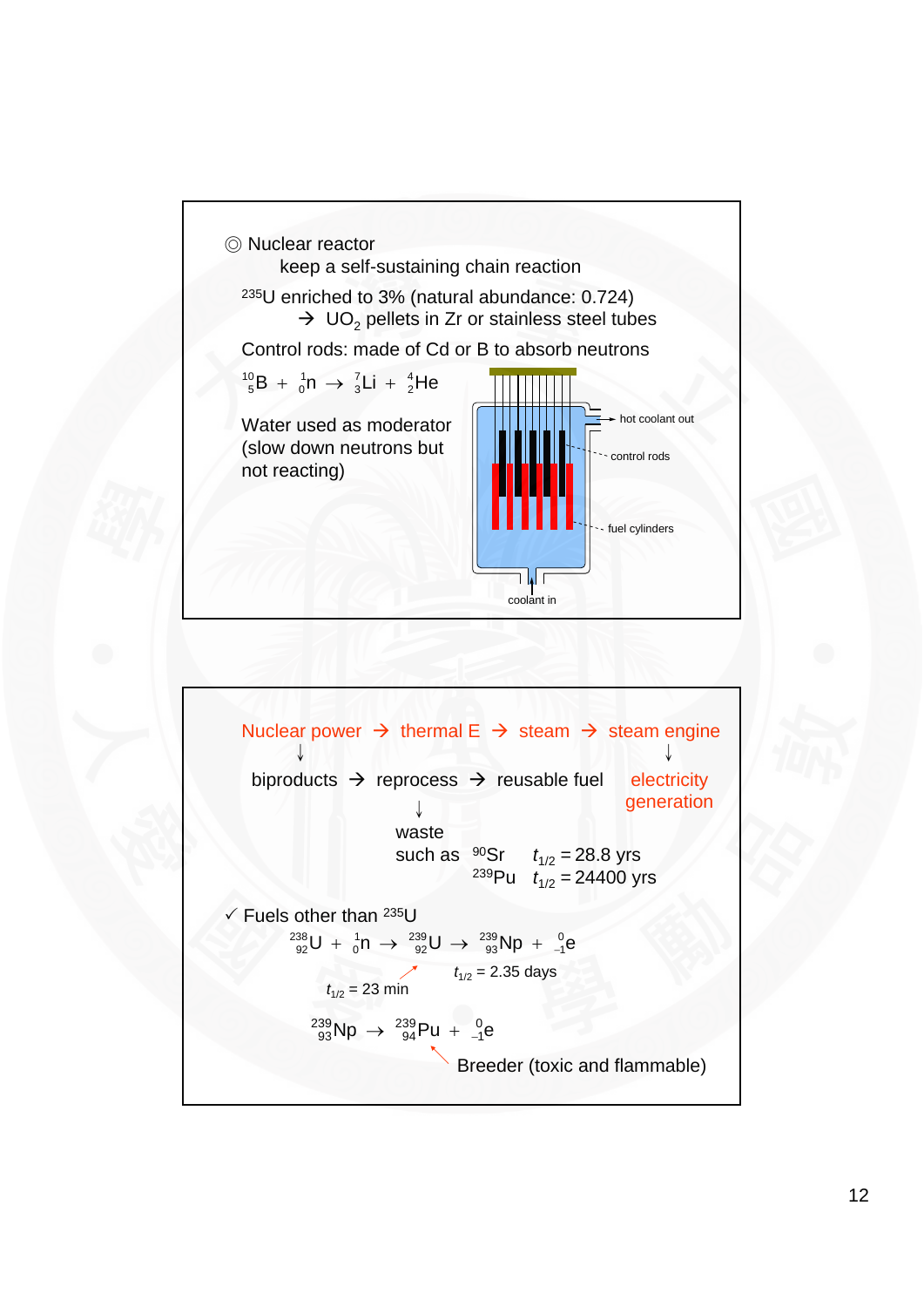◎ Fusion

```
H + {}^{1}_{1}H \rightarrow {}^{2}_{1}H + {}^{0}_{1}e1
                                                                 2
                                                                 1
                                                1
                                                1
In the sun {}_{1}^{1}H + {}_{1}^{1}H \rightarrow {}_{1}^{2}H + {}_{1}^{2}HH + {}^{2}_{1}H \rightarrow {}^{3}_{2}He2
                                                2
                                                 1
                                  {}^1_1H + {}^2_1H \rightarrowHe + {}^{3}_{2}He \rightarrow {}^{4}_{2}He + 2<sup>1</sup>H
                                                                                             1
                                                                         4
                                                                         2
                                                    3
                                                    2
                                  ^{3}_{2}He + ^{3}_{2}He \rightarrow ^{4}_{2}He +
                                    He + {}^{1}_{1}H \rightarrow {}^{4}_{2}He + {}^{0}_{1}e1
                                                                     4
                                                                     2
                                                    1
                                                    1
                                  ^{3}_{2}He + ^{1}_{1}H \rightarrow ^{4}_{2}He +
```
Products are generally not radioactive

High E necessary : to overcome repulsions occurs at high T – thermonuclear rxns

He +  $^{3}_{2}$ He  $\rightarrow$   $^{4}_{2}$ He + 2<sup>1</sup>H 1 4 2 3 2  $^{3}_{2}$ He +  $^{3}_{2}$ He  $\rightarrow$   $^{4}_{2}$ He +

At 40,000,000 K – lowest of its kind

Initiated by an atomic bomb – hydrogen bomb

![](_page_12_Figure_7.jpeg)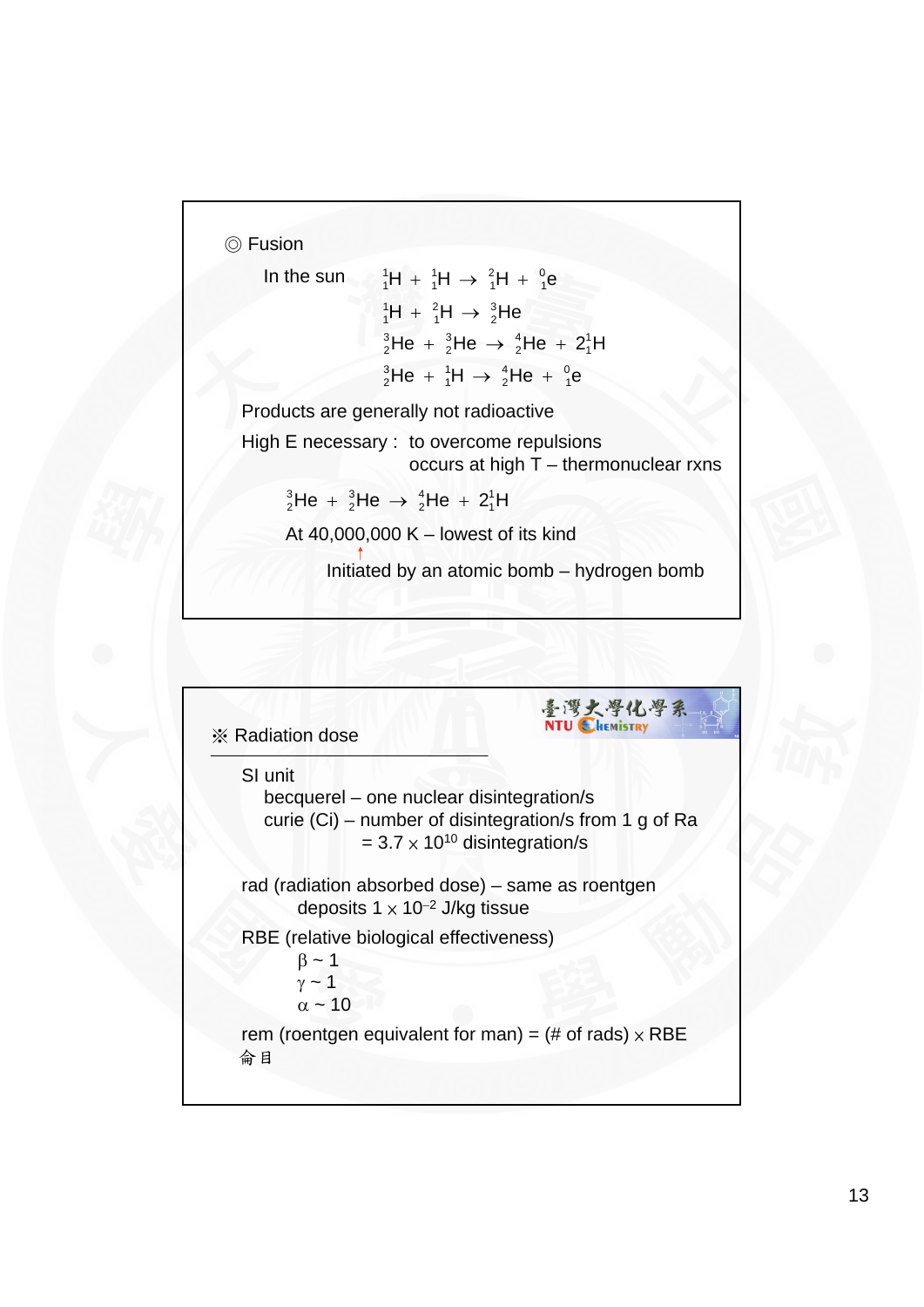| <b>※ Effect of radiation</b>                       |                | 臺灣大學化學系<br><b>NTU CHEMISTRY</b>                                  |
|----------------------------------------------------|----------------|------------------------------------------------------------------|
| Somatic damage:<br>Genetic damage:                 |                | damage to the organism itself<br>damage to the genetic machinery |
| <b>Biological effects</b><br>• The energy          |                |                                                                  |
| 1 rad = $10^{-2}$ J/kg tissue                      |                | measured in rads (radiation absorbed dose)                       |
| The penetrating ability<br>$\beta$ – down 1 cm     |                | $\alpha$ – stops at skin (within body: most damaging)            |
| $\gamma$ – highly penetrating (the most dangerous) |                |                                                                  |
| radiation<br>ß                                     | concrete       | lead<br>$1 \text{ mm}$                                           |
| $\gamma$                                           | 2 <sub>m</sub> | $10 \text{ cm}$                                                  |

![](_page_13_Figure_1.jpeg)